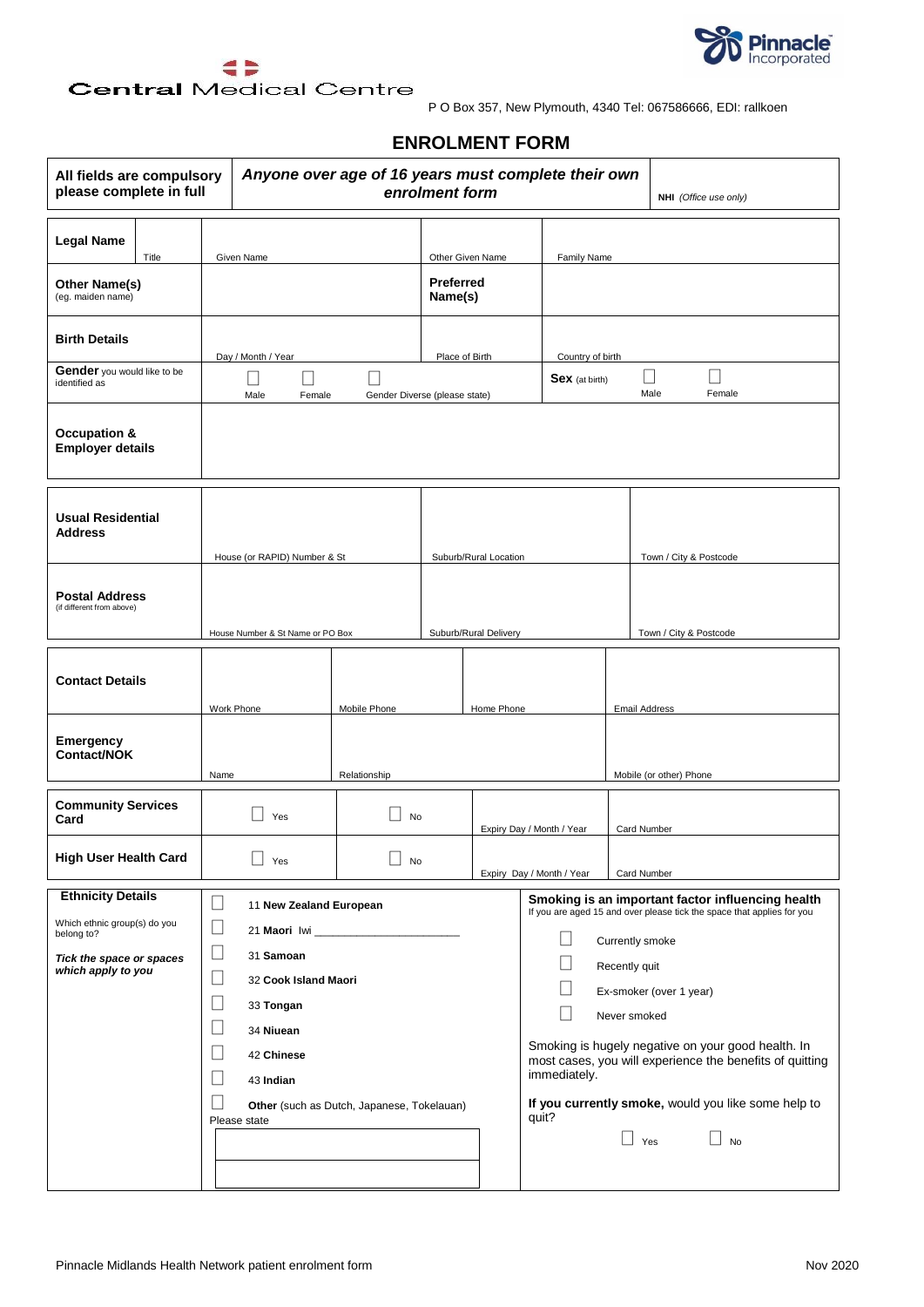| <b>Preferred Contact Methods: Please Tick √</b>                           |                                                                                                                                                                                                                               |                                                                                 | <b>Consent to use text messaging:</b>                                                                    |
|---------------------------------------------------------------------------|-------------------------------------------------------------------------------------------------------------------------------------------------------------------------------------------------------------------------------|---------------------------------------------------------------------------------|----------------------------------------------------------------------------------------------------------|
| <b>Secure</b><br>Text<br><b>Email</b>                                     | Cell<br>Landline<br>Phone                                                                                                                                                                                                     | Post                                                                            | Yes / No Please Circle One                                                                               |
| If You are not born in NZ<br>are you a NZ resident?<br>Are you a refugee: | <b>No</b><br>Yes<br>No<br>Yes                                                                                                                                                                                                 | Are you on working<br>Visa?<br><b>Visa/Permit Sighted:</b><br>(Office Use Only) | <b>No</b><br>Yes<br>No<br>Yes                                                                            |
|                                                                           | Consent to import clinical records from my previous enrolled practice<br>Consent to share my records on Indici Shared electroci health records<br>Consent to share health information with other health providers for my care |                                                                                 | <b>Decline</b><br><b>Consent</b><br><b>Consent</b><br><b>Decline</b><br><b>Decline</b><br><b>Consent</b> |
|                                                                           | Consent to use the provided email address to receive communication<br>from the practice (including clinical information)                                                                                                      |                                                                                 | <b>Consent</b><br><b>Decline</b>                                                                         |
| My personal email is ____                                                 | Consent to register for My Indici patient portal (must be over 16 years of age) Consent                                                                                                                                       |                                                                                 | <b>Decline</b><br>, this is not used by anyone else                                                      |

## My declaration of entitlement and eligibility

**I am entitled to enrol** because I am residing permanently in New Zealand. *The definition of residing permanently in NZ is that you intend to be resident in New Zealand for at least 183 days in the next 12 months*

#### **I am eligible to enrol** because:

|                    | a   I am a New Zealand citizen (If yes, tick box and proceed to I confirm that, if requested, I can provide proof of my |
|--------------------|-------------------------------------------------------------------------------------------------------------------------|
| eligibility below) |                                                                                                                         |

#### If you are **not a New Zealand citizen** please tick which eligibility criteria applies to you (b–j) below:

| b | I hold a resident visa or a permanent resident visa (or a residence permit if issued before December 2010)                                                                                                                   |  |
|---|------------------------------------------------------------------------------------------------------------------------------------------------------------------------------------------------------------------------------|--|
| C | I am an Australian citizen or Australian permanent resident AND able to show I have been in New<br>Zealand or intend to stay in New Zealand for at least 2 consecutive years                                                 |  |
| d | I have a work visa/permit and can show that I am able to be in New Zealand for at least 2 years<br>(previous permits included)                                                                                               |  |
| e | I am an interim visa holder who was eligible immediately before my interim visa started                                                                                                                                      |  |
|   | I am a refugee or protected person OR in the process of applying for, or appealing refugee or<br>protection status, OR a victim or suspected victim of people trafficking                                                    |  |
| g | I am under 18 years and in the care and control of a parent/legal guardian/adopting parent who meets<br>one criterion in clauses a–f above OR in the control of the Chief Executive of the Ministry of Social<br>Development |  |
| h | I am a NZ Aid Programme student studying in NZ and receiving Official Development Assistance<br>funding (or their partner or child under 18 years old)                                                                       |  |
|   | am participating in the Ministry of Education Foreign Language Teaching Assistantship scheme                                                                                                                                 |  |
|   | I am a Commonwealth Scholarship holder studying in NZ and receiving funding from a New Zealand<br>university under the Commonwealth Scholarship and Fellowship Fund                                                          |  |
|   |                                                                                                                                                                                                                              |  |

**I confirm** that, if requested, I can provide proof of my eligibility  $\Box$  Evidence sighted (*Office use only*)

| Evidence sighted (Office use only |  |
|-----------------------------------|--|
|                                   |  |

 $\Box$ 

 $\Box$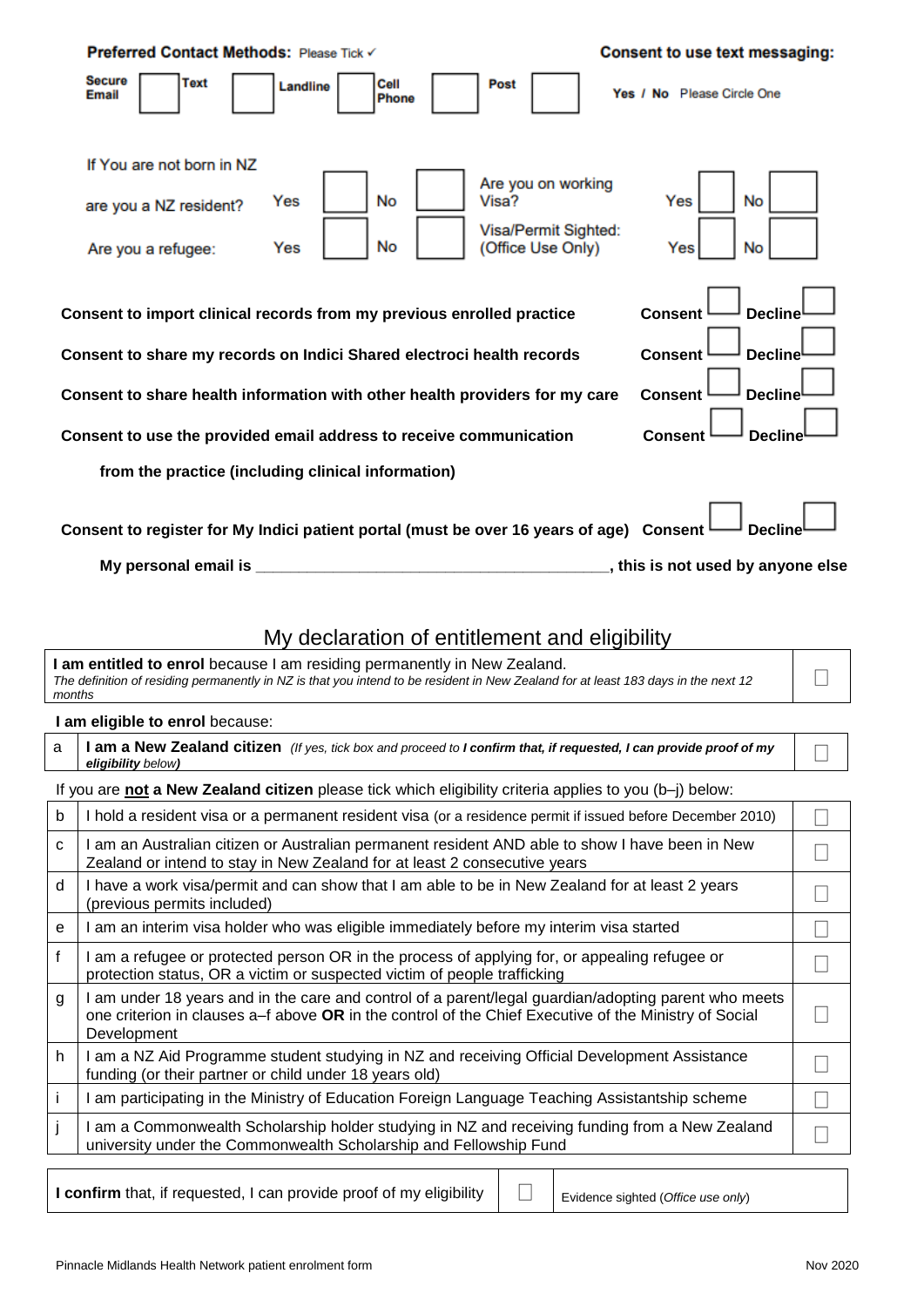# **My agreement to the enrolment process**

#### **NB. Parent or Caregiver to sign if you are under 16 years**

**I intend to use this practice** as my regular and on-going provider of general practice / GP / health care services.

**I understand** that by enrolling with this practice I will be included in the enrolled population of this practice's Primary Health Organisation (PHO) Midlands Regional Health Network Charitable Trust, and my name address and other identification details will be included on the Practice, PHO and National Enrolment Service Registers.

**I understand** that if I visit another health care provider where I am not enrolled I may be charged a higher fee.

**I have been given information** about the benefits and implications of enrolment and the services this practice and PHO provides along with the PHO's name and contact details.

**I have read and I agree** with the Use of Health Information Statement. The information I have provided on the Enrolment Form will be used to determine eligibility to receive publicly-funded services. Information may be compared with other government agencies, but only when permitted under the Privacy Act.

**I understand** that the Practice participates in a national survey about people's health care experience and how their overall care is managed. Taking part is voluntary and all responses will be anonymous. I can decline the survey or opt out of the survey by informing the Practice. The survey provides important information that is used to improve health services.

**I agree** to inform the practice of any changes in my contact details and entitlement and/or eligibility to be enrolled.

I **agree** to pay for my consultation, prescriptions or other services on the day unless I have made other arrangements with the practice.

| <b>Signatory Details</b> |                  |                    |                     |           |
|--------------------------|------------------|--------------------|---------------------|-----------|
|                          | <b>Signature</b> | Day / Month / Year | <b>Self Signing</b> | Authoritv |

*An authority has the legal right to sign for another person if for some reason they are unable to consent on their own behalf.*

| <b>Authority Details</b>                         | Full Name                                                         | Relationship | <b>Contact Phone</b> |
|--------------------------------------------------|-------------------------------------------------------------------|--------------|----------------------|
| (where signatory is not the<br>enrolling person) | Basis of authority (e.g. parent of a child under 16 years of age) |              |                      |